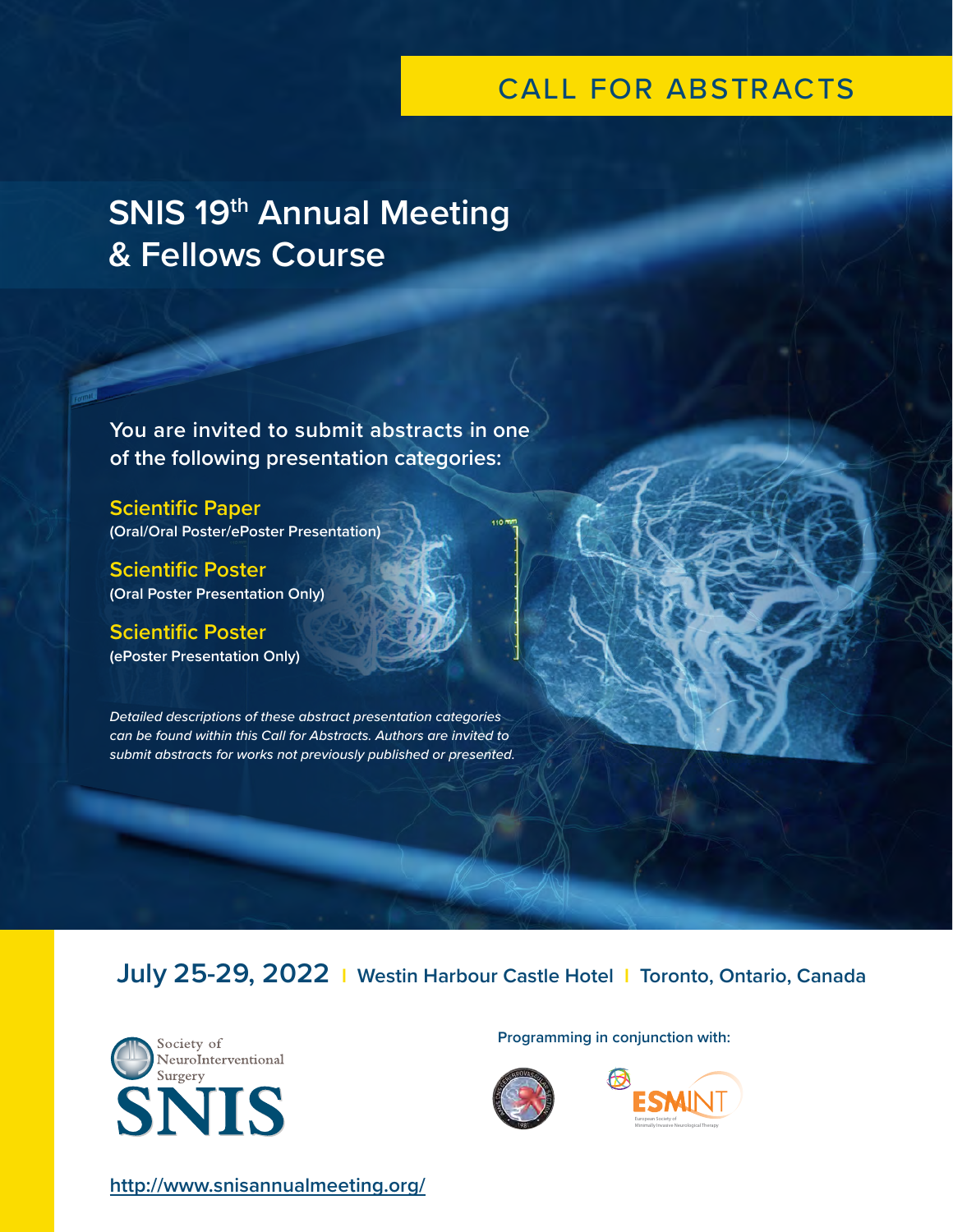

## **SUBMISSION TOPIC AREAS ARE:**

- Ischemic Stroke Intervention
- Intracranial Aneurysms
- Vascular Malformations
- Hemorrhagic Stroke/Intracranial Hemorrhage
- Neurocritical Care
- Medical Management of Stroke/Stroke Systems of Care
- Extracranial Head & Neck Interventions
- Spine Interventions
- Neuroimaging
- Pediatric Interventions
- Intracranial Head & Neck Interventions
- Basic Science
- Venous Interventions

## **Online Abstract Submission Site**

**The Online Abstract Submission site will accept abstracts until Monday, March 28, 2022. Authors are encouraged to submit abstracts early.**

#### **Login Instructions:**

- 1. First Time User: Click on "Create New Account" to create new login information.
- 2. Forgot Username and Password?
	- Your username will be the email address with which you registered
	- Select "Click here if you have forgotten your password" where you will be prompted to enter your hint question and answer **OR** prompted to reset your password.

### **PRESENTATION CATEGORIES**

**NOTE:** Any abstract submitted may be accepted either for oral presentation or as a poster unless either the "Oral Poster Presentation Only" or "ePoster Presentation Only" category is chosen.

Abstracts should describe what attendees should know or learn after hearing/reviewing the presentation.

**Scientific Paper (Oral Presentation)** An oral presentation (5 minutes in length) that summarizes the details of original investigative research.

**Required abstract format:** Introduction/Purpose, Materials and Methods, Results, Conclusion.

Scientific Paper abstracts may include one graphic file with a maximum of two images.

#### **Scientific Poster (Printed)**

Once again this year, SNIS will hold oral poster sessions enabling attendees to ask questions of you about your work. A visual presentation of scientific studies that summarizes the details of original investigative research.

**Required abstract format:** Introduction/Purpose, Materials and Methods, Results, Conclusion.

Scientific Poster abstracts may include one graphic file with a maximum of two images.

ePoster (Electronic)

An electronic presentation of scientific studies that summarizes the details of original investigative research.

**Required abstract format:** Introduction/Purpose, Materials and Methods, Results, Conclusion.

Please note that these are interactive electronic posters, not PowerPoint presentations. Authors who are accepted for this ePoster format will have a secondary ePoster submission process with associated deadlines to display their work electronically in a searchable ePoster Viewing site.

Please visit **[SNIS Abstract Site](https://www.abstractsonline.com/dashboard/login.asp?aId=156&targetMKey=%7b3C7B9173-2CAF-4855-97D1-9FDA4DB1143F%7d&targetMod=submit)** to submit your abstract.